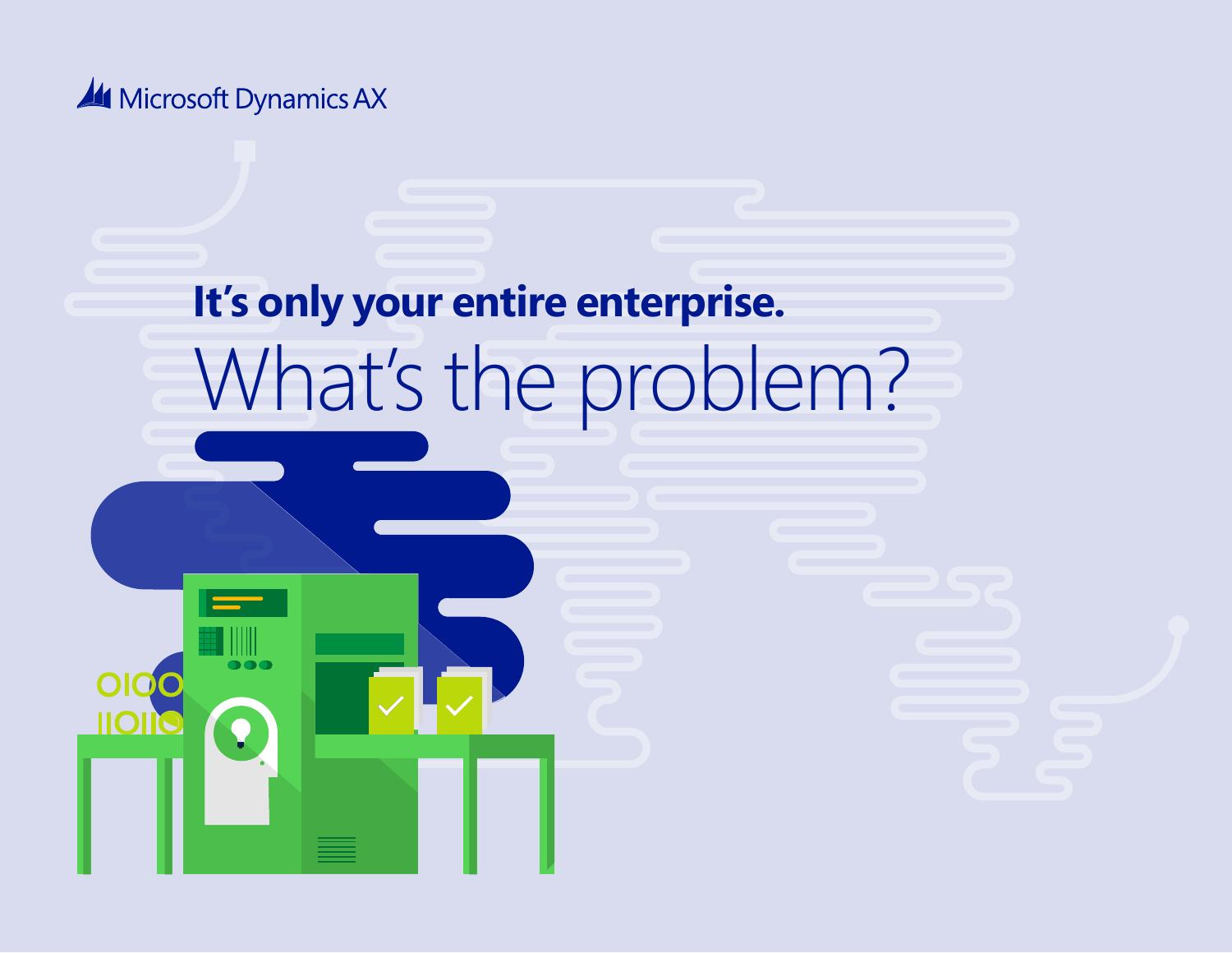### <span id="page-1-0"></span>Contents

| Microsoft Dynamics AX |  |
|-----------------------|--|
|-----------------------|--|

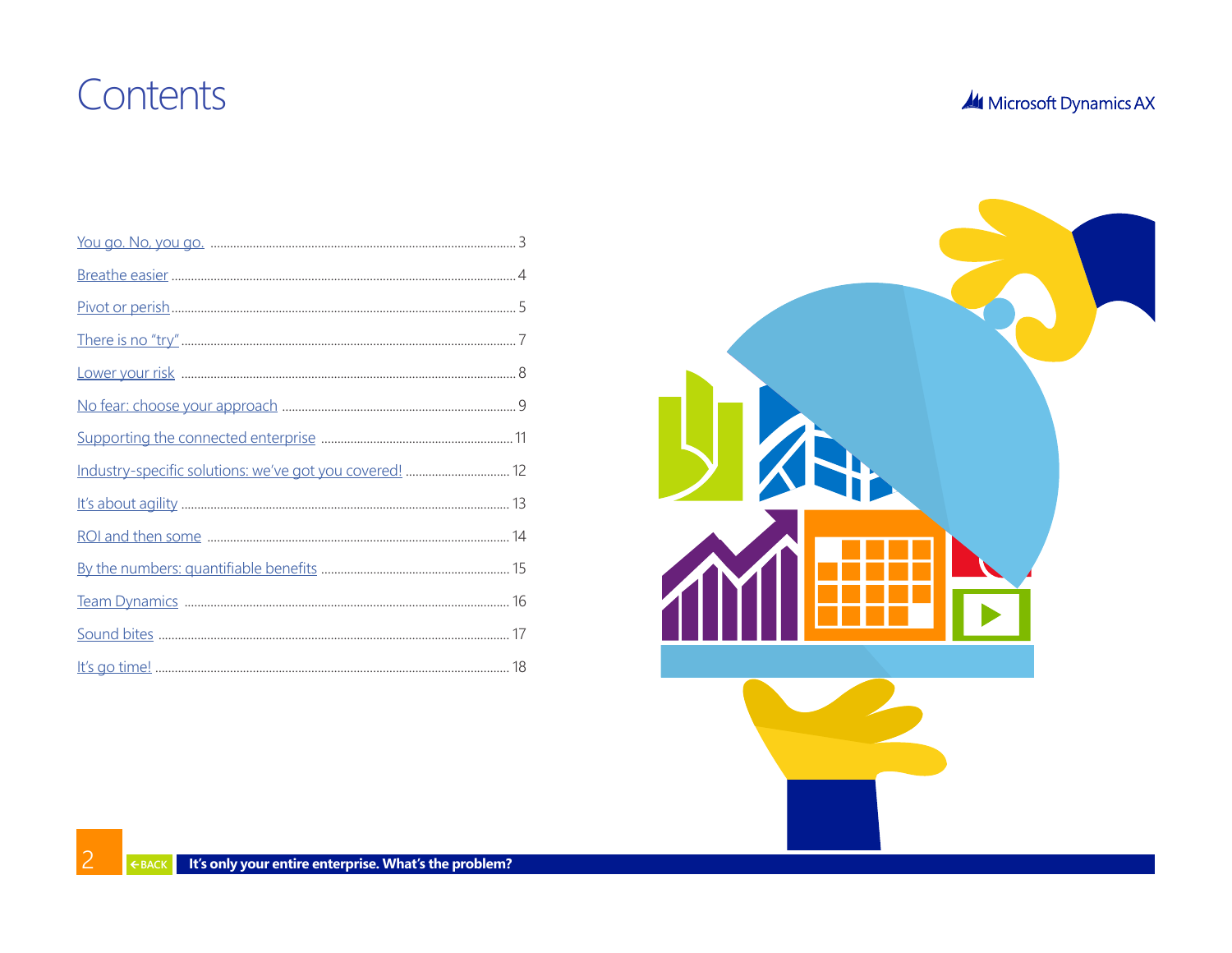#### **All** Microsoft Dynamics AX

# <span id="page-2-0"></span>You go. No, you go.

It's never easy to make the call, but sometimes moving business forward requires a great leap. Systems need to evolve to accommodate real-time demands for information. Change involves risk, and the potential for failure is a constant threat when implementing a new technology initiative. This is especially true in the complex environment of enterprise resource planning (ERP).

In a "need-it-yesterday" environment, your ERP technology has to deliver.

The right ERP solution for a dynamic organization is technology that delivers mission-critical data in real time, provides a platform to share knowledge, and simplifies collaboration, while being easy to use and to scale. The right solution helps employees drive the organization toward its goals, and in turn, helps build an even stronger team.

#### No one likes to take the leap.

The wrong solution? It's hard to miss: you'll be able to recognize it by the way it fails to communicate with existing systems, generate ROI, or, worse, by the way it's ignored by the very people who are supposed to use and support it.

 $\rightarrow$  **ERP implementations are risky and complex, and perceived failure rates are high. Based on our interactions with clients, we estimate that 20% to 25% of ERP projects fail outright (late and/ or over budget, failed to deliver any benefits, or abandoned). A further 50% to 60% are perceived as having failed because they are considered compromised by the organization in some way (did not achieve the stated goals of the business case, late, scope was limited or incorrect, or that it may be delivering benefits, but the benefits are unclear and cannot be measured). However, when properly managed and executed, ERP projects can be highly successful, mission-critical and beneficial to the organization by supporting the business strategy and achievement of specific outcomes.**

ERP Steering Committees Do Matter — Make Yours a Success Factor 20 September 2013 Carol Hardcastle, VP of Research **Gartner**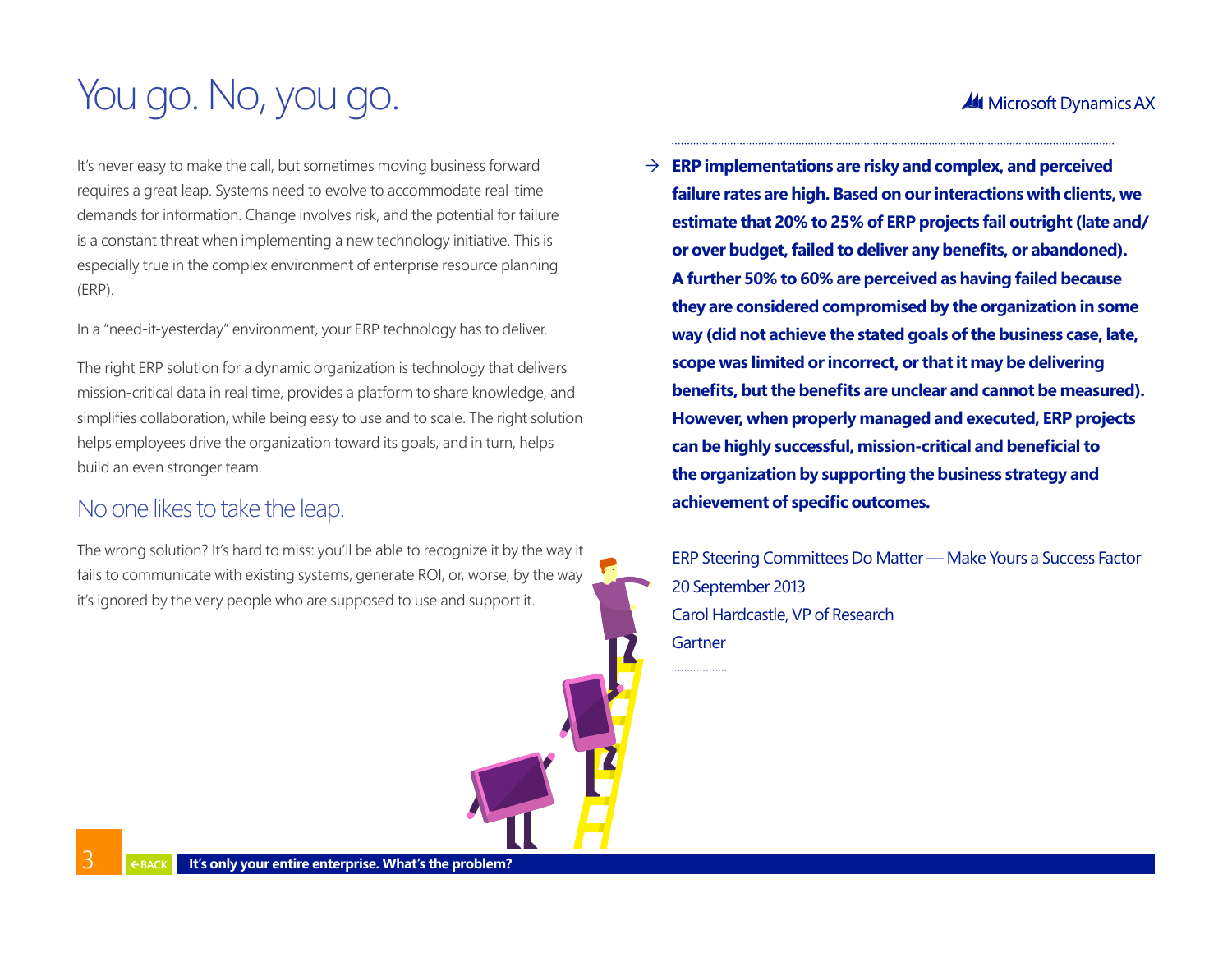### <span id="page-3-0"></span>Breathe easier

Enterprises like yours live and breathe by their ERP solution. You need it to be responsive and fully integrated, and give fast, real-time data to drive competitive advantage, support growth, and encourage user adoption. If implementing an enterprise-wide system can provide such huge returns, why do these projects tend to stall? Why is there so much fear around them?

 $\rightarrow$  It's because of the unknown—fears of cost and ongoing **maintenance, of system disruption, of incompatible legacy systems. These are the real concerns that keep executives up at night; they are red flags that inhibit an enterprise IT plan from ever going forward.**

What you need is fear mitigation: the ability to deploy solutions incrementally, according to your budget and business objectives. Think how much easier you can breathe with a system that actually supports your enterprise.

#### Microsoft Dynamics AX

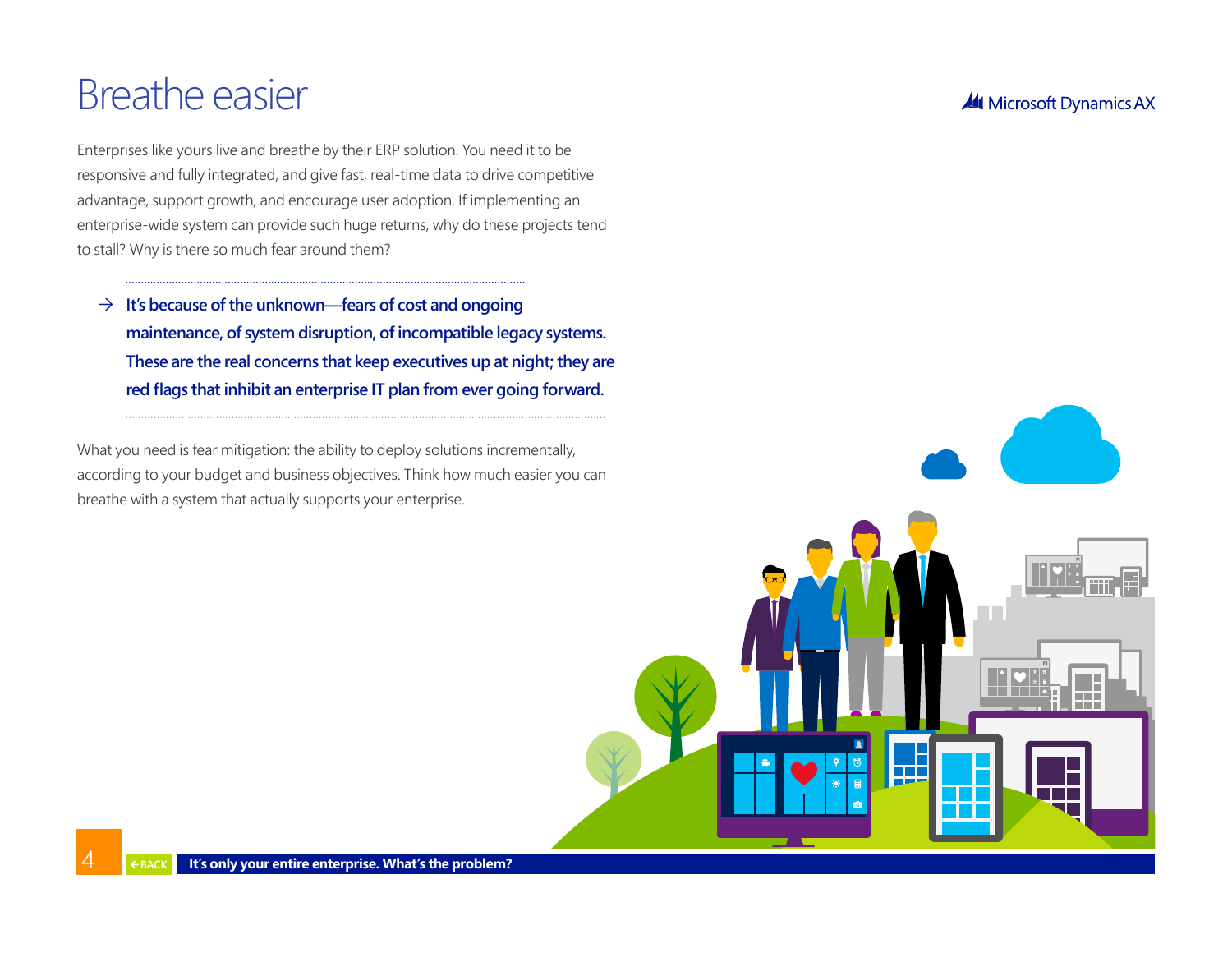# <span id="page-4-0"></span>Pivot or perish

### The megatrends your business can't ignore

Enterprises thriving in today's volatile business climate know that success is measured by an ability to respond and adapt to changing circumstances—whether physical, cultural, or technological. "Business as usual" is not an option. The key? It's how you pivot to accommodate change that makes the difference.

### Enter the digital native

Here come your users, the digital natives. The next-generation workforce lives in a screen-centric world where personal and business life are blurred, and constant access to information is expected. Good user experience?

 $\rightarrow$  Products need to deliver a seamless experience from device to **device; interfaces must be responsive, and intuitive.**



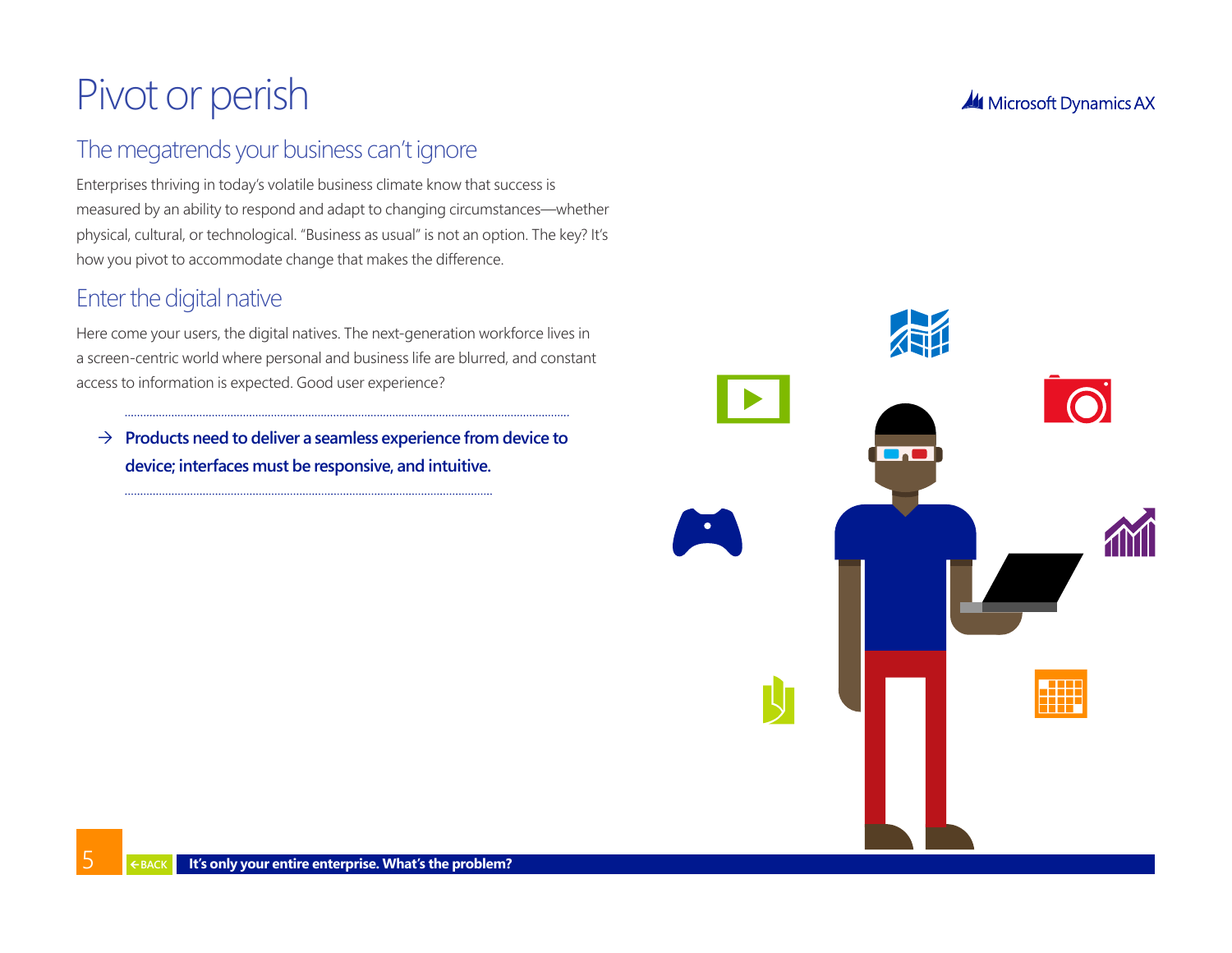### Pivot or perish

### Risk and technology spend

New economic realities have changed how IT projects are scoped, sold, implemented, and deployed. There is no room, time, or appetite for risk. Instead, it's essential to show clear proof of time to value—shortening the time between initial expense and positive economic return. Instead of replacing entire systems generationally, technology tools should address operational areas or workloads sequentially. This "two tier" approach is an important trend in ERP, mitigating the unnecessary risk involved in a "rip and replace" solution.

#### The cloud: it's more than storage

Business is changing. The successful enterprise needs far more insights to compete these days. Fortunately, connected supply chains, powered by cloud hubs, add another level of efficiency in businesses operations. With cloud technology, businesses can analyze far more data than before, revealing insights that can drastically improve decision making. Today's cloud is not about storage at all, but rather a way of operating with connectivity and transparency.

#### **How well is your organization prepared to pivot to accommodate the new realities of business?**

#### **M** Microsoft Dynamics AX



By actively deploying enterprise applications in smaller pieces, today's businesses achieve more rapid return on investment and more precise targeting of IT spend to areas that contain the most important opportunities or challenges for the business.

"Pace layering strategy" means recognizing that some parts of a business's application landscape must evolve more quickly than others.

l

 $\partial \mathbf{Q}$ 

 $\overline{\bullet}$ 

 $\overline{\mathcal{L}}$ 

að.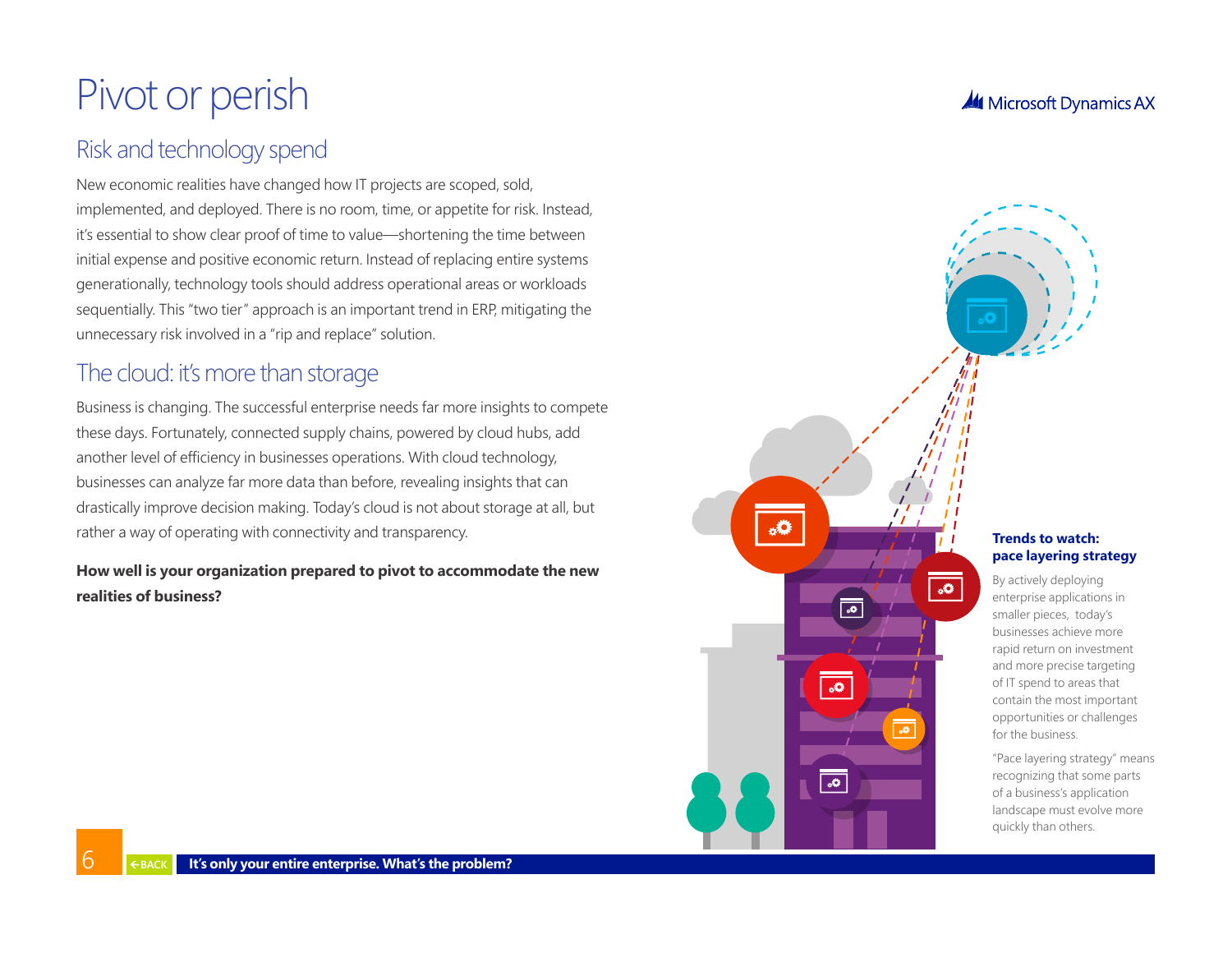# <span id="page-6-0"></span>There is no "try"

You have made it your mission not just to try, but to "do": to build the essentials that allow your organization to share and collaborate across respective jobs, and across geographies.

What you need is a business solution that helps your team engage on their terms, run simplified operations, and build value for your stakeholders.

There is no "try" with Microsoft Dynamics AX; it's the ERP solution that lets you "do". **It's robust: including capabilities such as financial management, manufacturing, retail, business intelligence and reporting, supply chain management, and human capital management. It has comprehensive global business management features, yet also takes the risks out of implementation.**

 $\rightarrow$  "Do or do not. There is no try."

– Yoda, Star Wars, Episode V

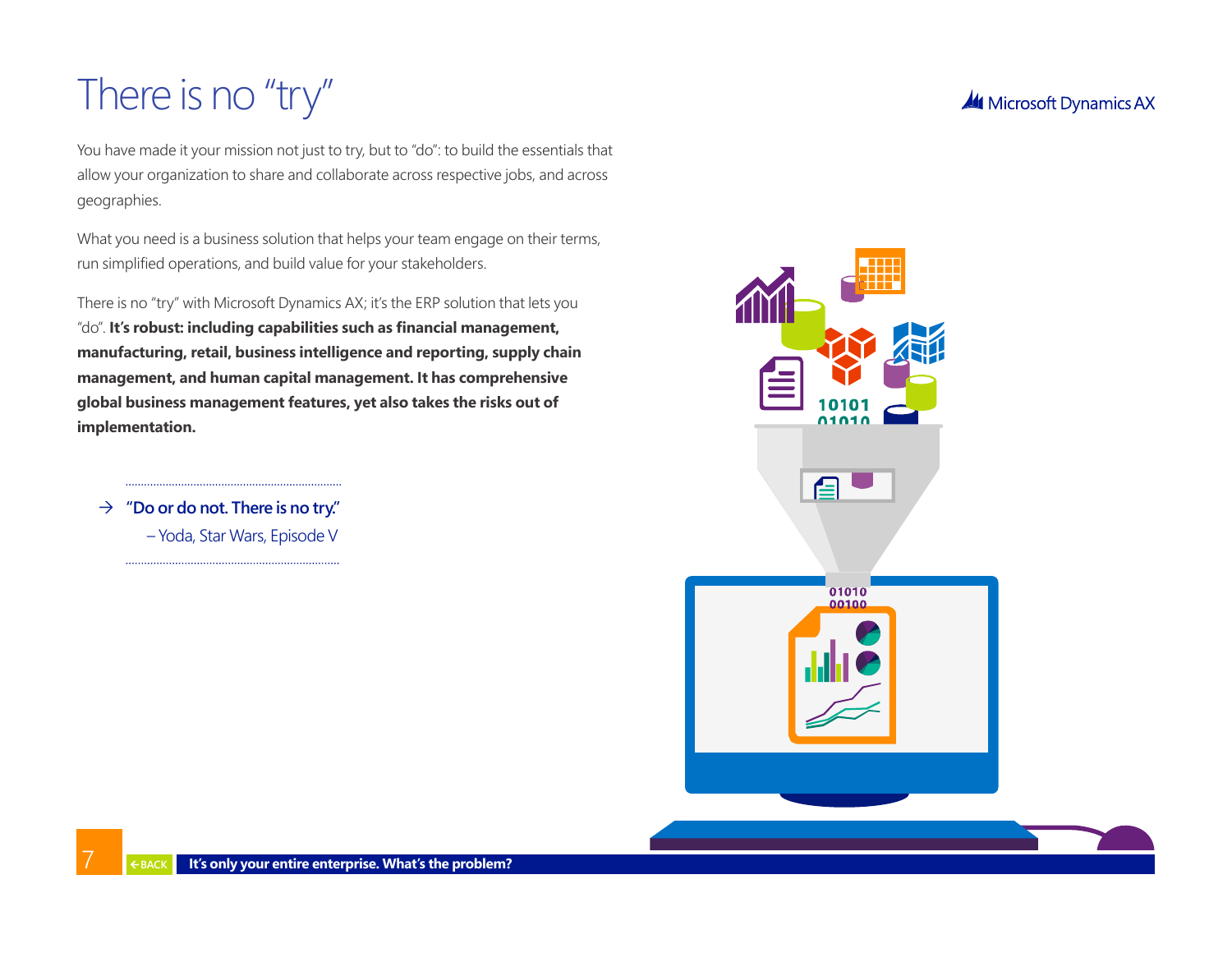# <span id="page-7-0"></span>Lower your risk

#### Truth:

Being a dynamic business means capturing opportunity in rapidly shifting conditions, and software that enables this is essential for true success. You have options.

### Microsoft Dynamics AX is the ERP solution that lowers your risk.

Why? Because it is a complete solution, composed of workload services that are designed together but can be deployed independently to cover the full anatomy of the enterprise. The demands of an agile business require this kind of flexibility, and the ability to mitigate risk.

### Choose your solution

A successful Microsoft Dynamics AX solution can be deployed to meet an organization's specific requirements:

- **Compatibility with legacy systems:** keep your existing solutions.
- **Industry specialization:** innovative, industry-specific functionality for manufacturing, distribution, retail, professional services, public sector, and other key industries.
- **Customization:** multiple integration scenarios to satisfy a range of business requirements with industry-specific operations scenarios.
- **Integration with existing systems:** tight technology integration across Microsoft products.

Instead of a "system of record," Microsoft Dynamics AX helps deliver a truly agile "system of engagement and opportunity"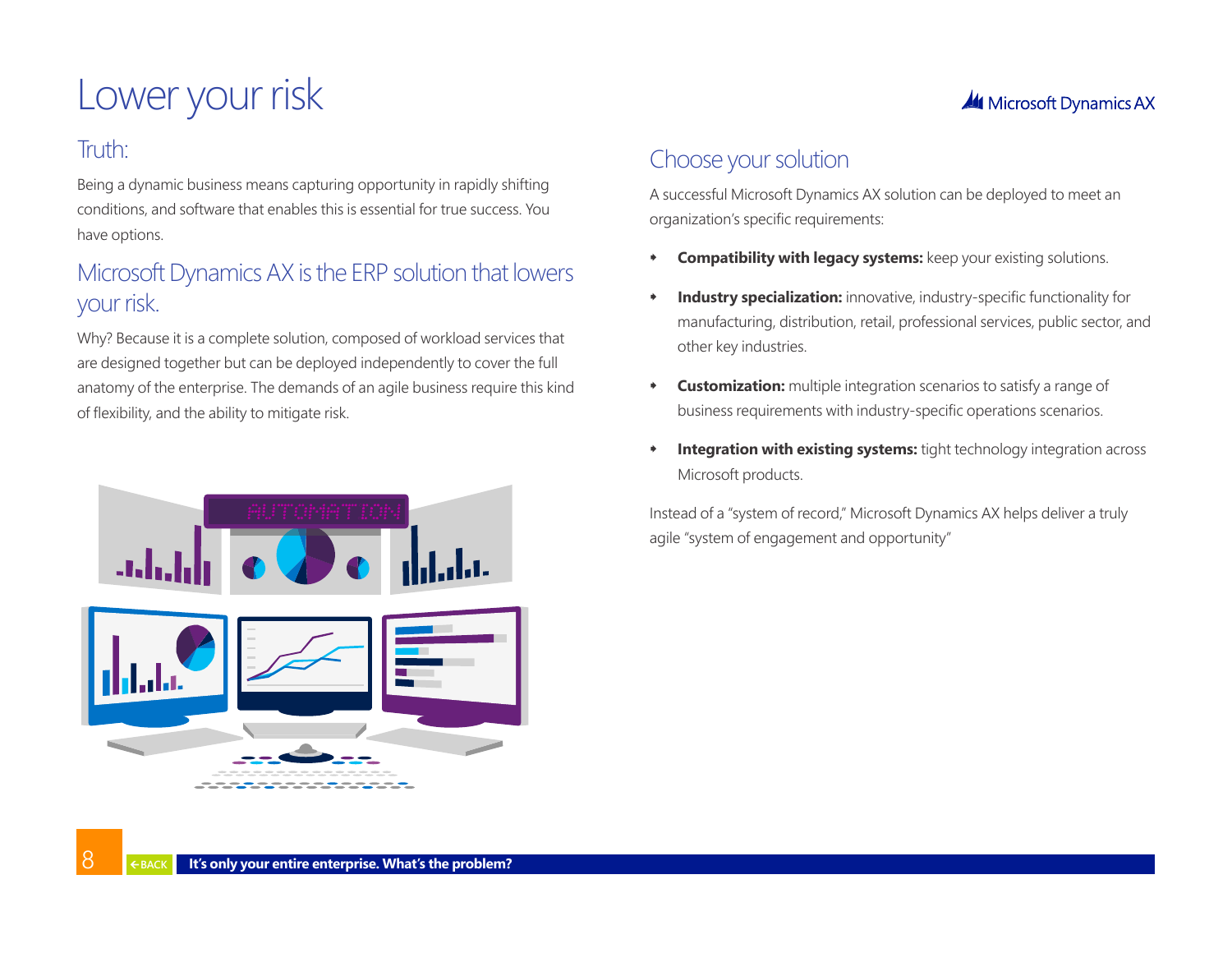# <span id="page-8-0"></span>No fear: choose your approach

### A single, global ERP deployment

Organizations with multiple operations can replace numerous legacy applications with a single, centralized implementation of Microsoft Dynamics AX, lowering IT maintenance costs and reducing training time.

With a company-wide integrated ERP solution, organizations can provide flexible access to a wide range of users within the organization. Capabilities that support multiple industries are included in the industry foundation, allowing organizations the ability to evolve their business model by extending their role in the supply chain (for example, distribution companies can add a retail function).

Microsoft Dynamics AX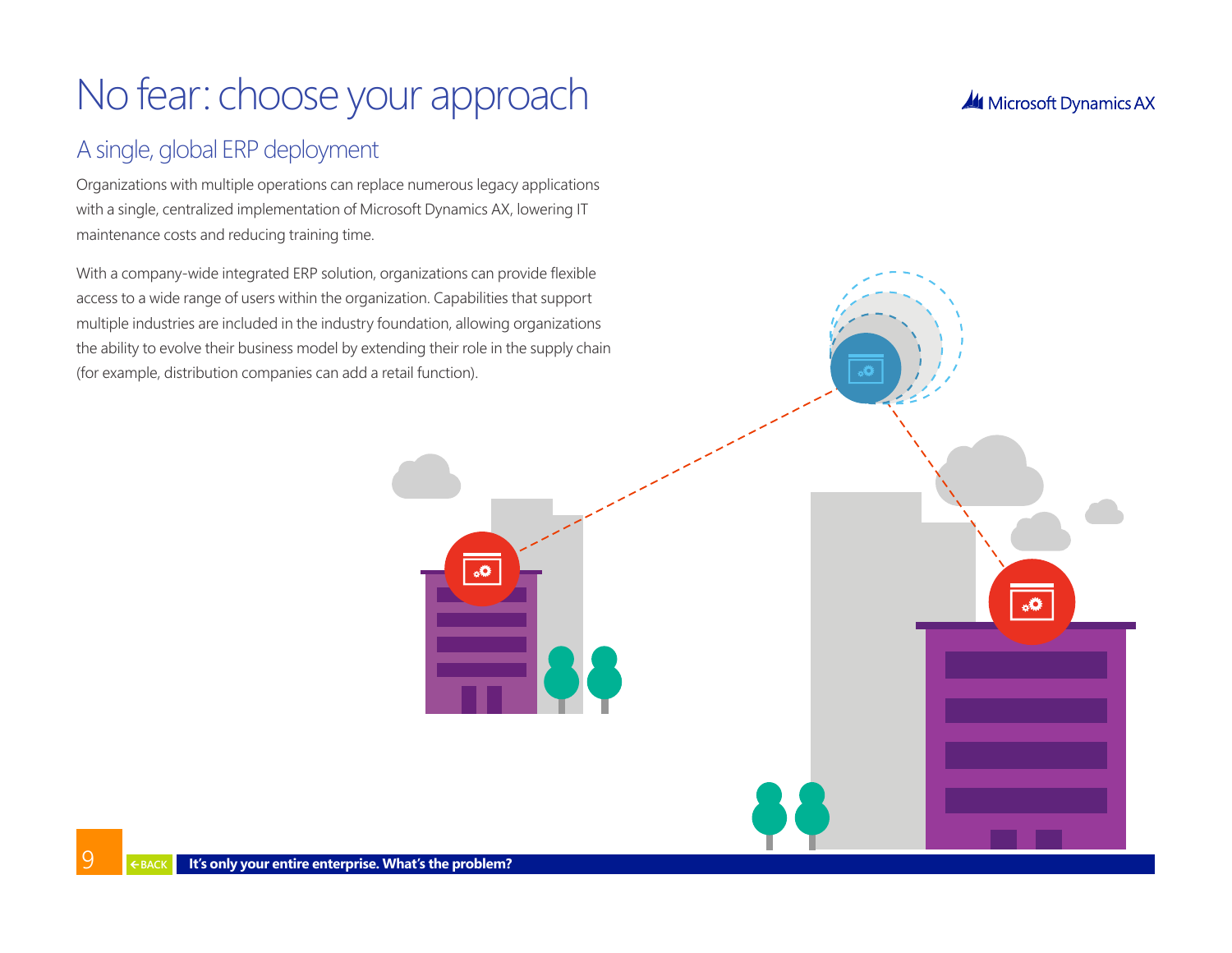# No fear: choose your approach

#### Two-tier ERP

Global organizations are increasingly considering a two-tier ERP strategy to serve diverse ERP needs across different divisions and subsidiaries. With a two-tier ERP strategy, global enterprises can combine the benefits of a single enterprise ERP solution that provides financial insights as the backbone for the enterprise, while using a more cost-efficient, flexible ERP application to serve the unique needs of different divisions and subsidiaries.

In addition, organizations can choose a more phased adoption, targeting their deployment of Microsoft Dynamics AX and the Microsoft application platform capabilities to address specific business processes and pain points.

### Your implementation, your way

Microsoft Dynamics AX is ideally suited to support these different deployment strategies due to its extensible Microsoft service-oriented architecture, its global capabilities, and its ability to service different industry requirements on one common ERP platform.

**M** Microsoft Dynamics AX

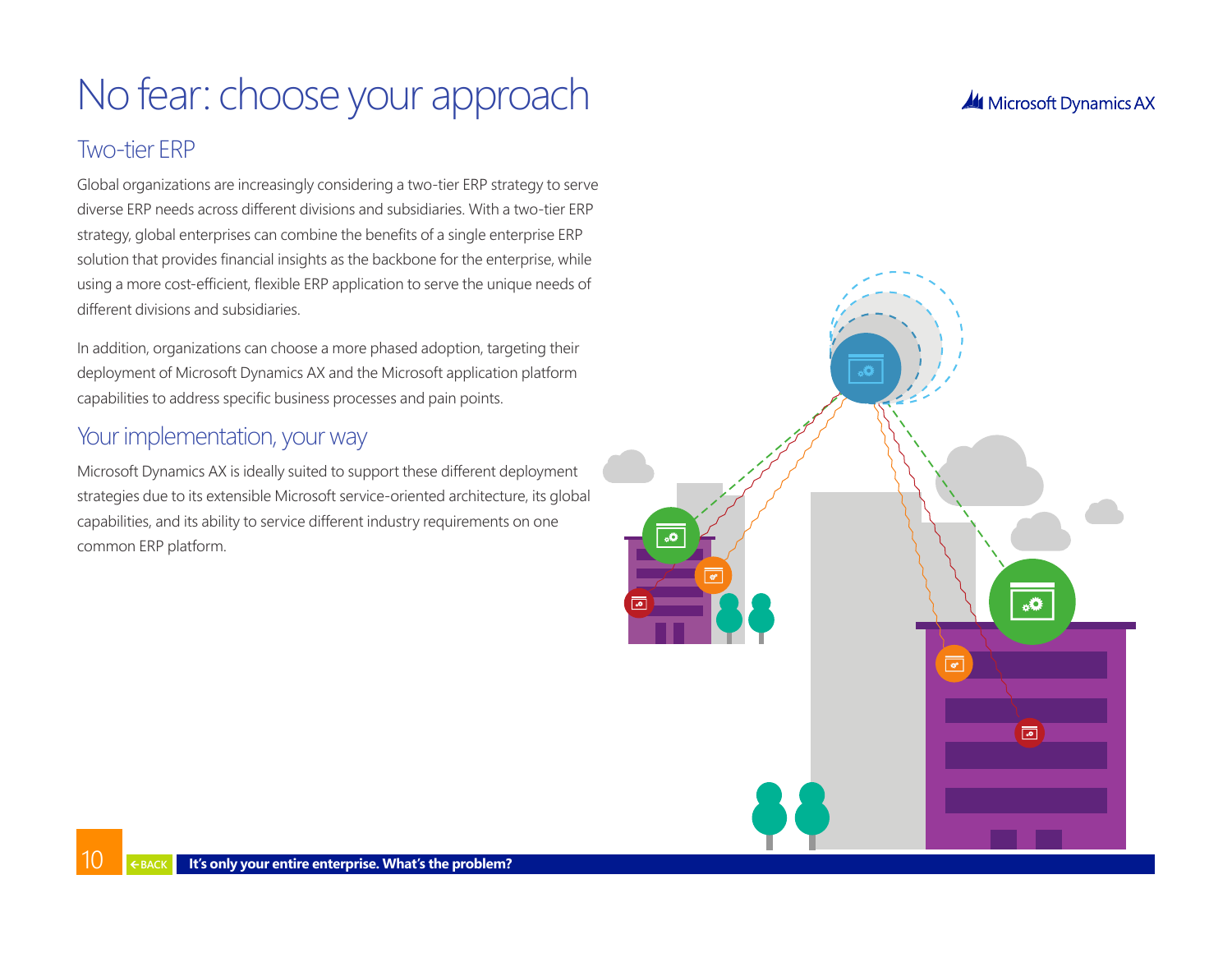## <span id="page-10-0"></span>Supporting the connected enterprise

Microsoft Dynamics AX has evolved to be the default ERP choice for many organizations. Our focus on innovation and business value to our customers has resulted in many accolades from the analyst community, including Ovum research, which recognizes Microsoft Dynamics AX as the overall preferred vendor for a company's next investment in ERP.

Today, the Microsoft Dynamics AX product community has grown to more than 17,000 customers with an extensive partner ecosystem across more than 40 countries.

New customers and partners are joining every day. We believe this success is due, in large part, to three main factors:

- **1. The dedication, industry expertise, and solutions being delivered throughout our valued partner ecosystem.**
- **2. The ongoing commitment by Microsoft to help protect customer investments by continuing to optimize Microsoft Dynamics AX for the targeted markets.**
- **3. An industry strategy that enables the ecosystem to create the solutions customers need, and our continued investment in industry-specific capabilities.**

Looking ahead, we will continue to focus on these three factors by innovating, improving, and extending Microsoft Dynamics AX in the markets we serve today while enabling new scenarios that allow customers to improve time-to-value as well as adopt workloads targeted to address specific pain points.

#### **All** Microsoft Dynamics AX



*"Our major reason for choosing Microsoft Dynamics AX over other ERP systems was that Microsoft Dynamics AX allowed us to be flexible and agile. It also has robust manufacturing capabilities and is backed by a big ecosystem of partners that offer industry solutions."*

**Biren Kumar, CIO, Rockwater Energy**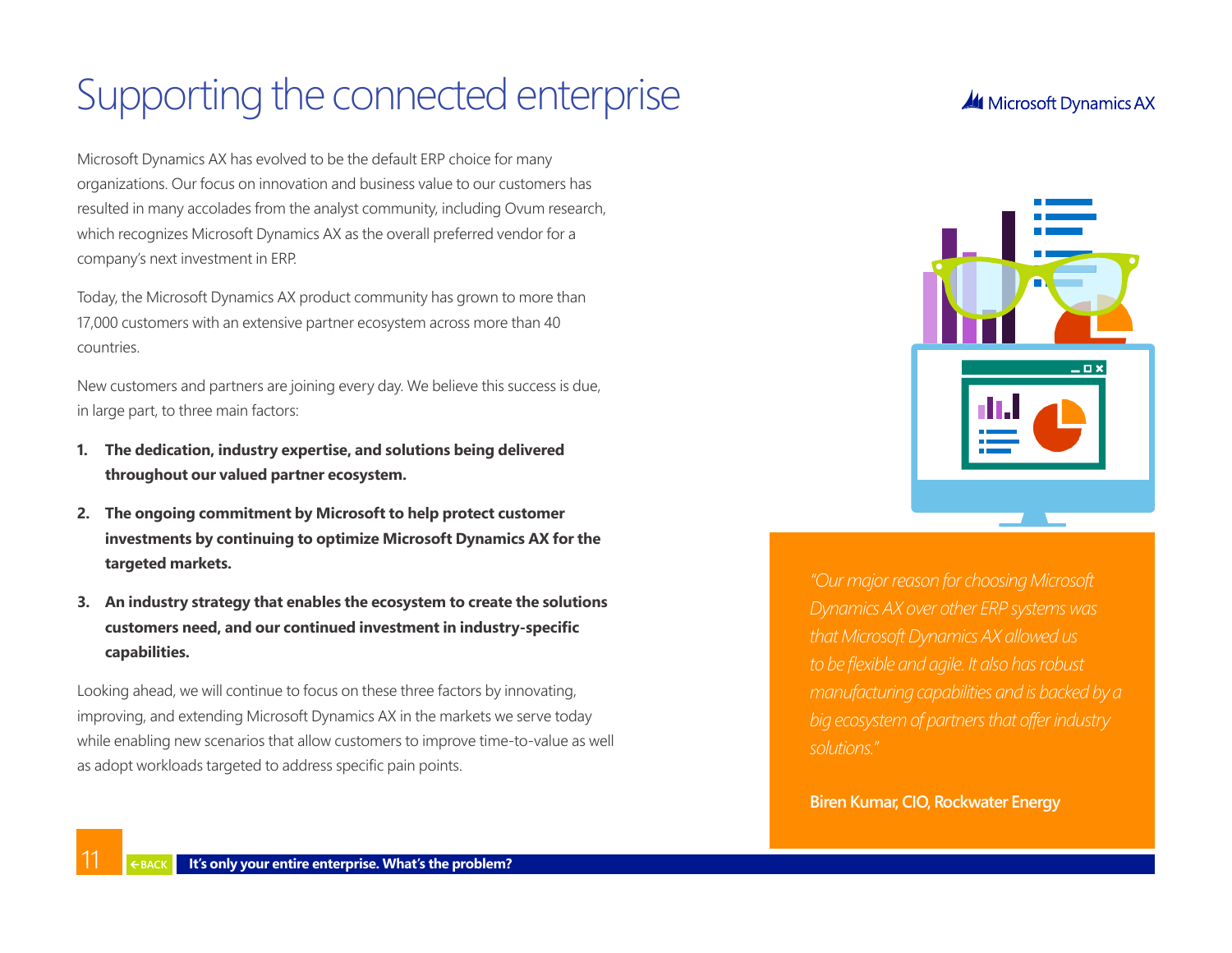### <span id="page-11-0"></span>Industry-Specific solutions: we've got you covered!

#### Industry-Specific Capabilities

**Management**



Microsoft Dynamics AX includes industry capabilities for organizations in five industries:

- **Manufacturing**
- **Distribution**
- **Retail**
- **Services**
- **Public Sector**

Using a single architecture, customers can evolve their business model and optimize their supply chain as desired. For example, a retail apparel customer that fully outsources manufacturing could explore ways to take more control of the manufacturing and procurement process without owning the manufacturing function.

**M** Microsoft Dynamics AX



*"We saw Microsoft Dynamics AX as the solution that would take us to the next level as a business," says Seymour. "It provided the range of modules we needed, so we wouldn't have to keep building point solutions, while also offering the flexibility to meet our industry requirements."*

**Brian Seymour, CIO , Keller Foundations**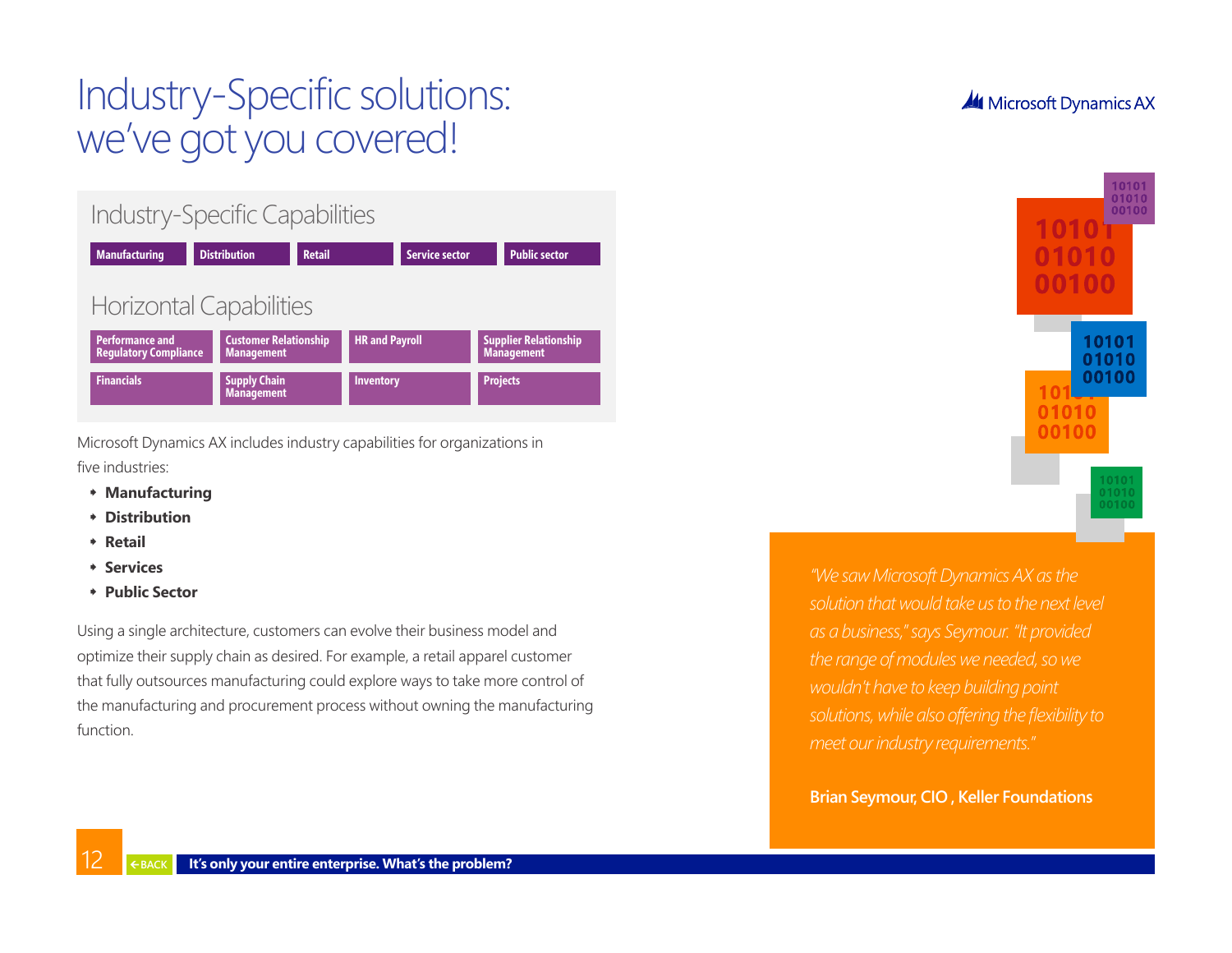# <span id="page-12-0"></span>It's about agility

Microsoft Dynamics AX helps deliver enterprise-wide engagement with an integrated, adaptable business management solution that helps customers make business decisions with greater confidence. Microsoft Dynamics AX works like and with familiar Microsoft software, automating and streamlining business processes and connections with global customers, business partners, and subsidiaries in a way that helps drive business success.

Implementing a Microsoft Dynamics AX solution drives results:

**Increased agility.** With business solutions that allow fast configuration and reconfiguration and rapid deployment of new applications, your organization will be well positioned to support innovation and to capitalize on new opportunities without sacrificing visibility or transactional integrity.

**Fast time to value.** Microsoft Dynamics AX allows fast configuration (and reconfiguration) of business processes to help you launch new initiatives fast and to realize correspondingly rapid return on investment (ROI).

**Happier, more productive users.** A familiar, intuitive user interface and streamlined workflows minimize training and help ensure broad adoption of new solutions. Your people can be productive faster.

**Lower total cost of ownership (TCO).** Whether you extend your existing Microsoft licensing and support agreements or you choose a different licensing model, Microsoft Dynamics AX enables you to benefit from a standardized platform that allows you to reuse your Microsoft technology stack and skills. This helps you reduce cost and effort associated with implementing and maintaining your business application.

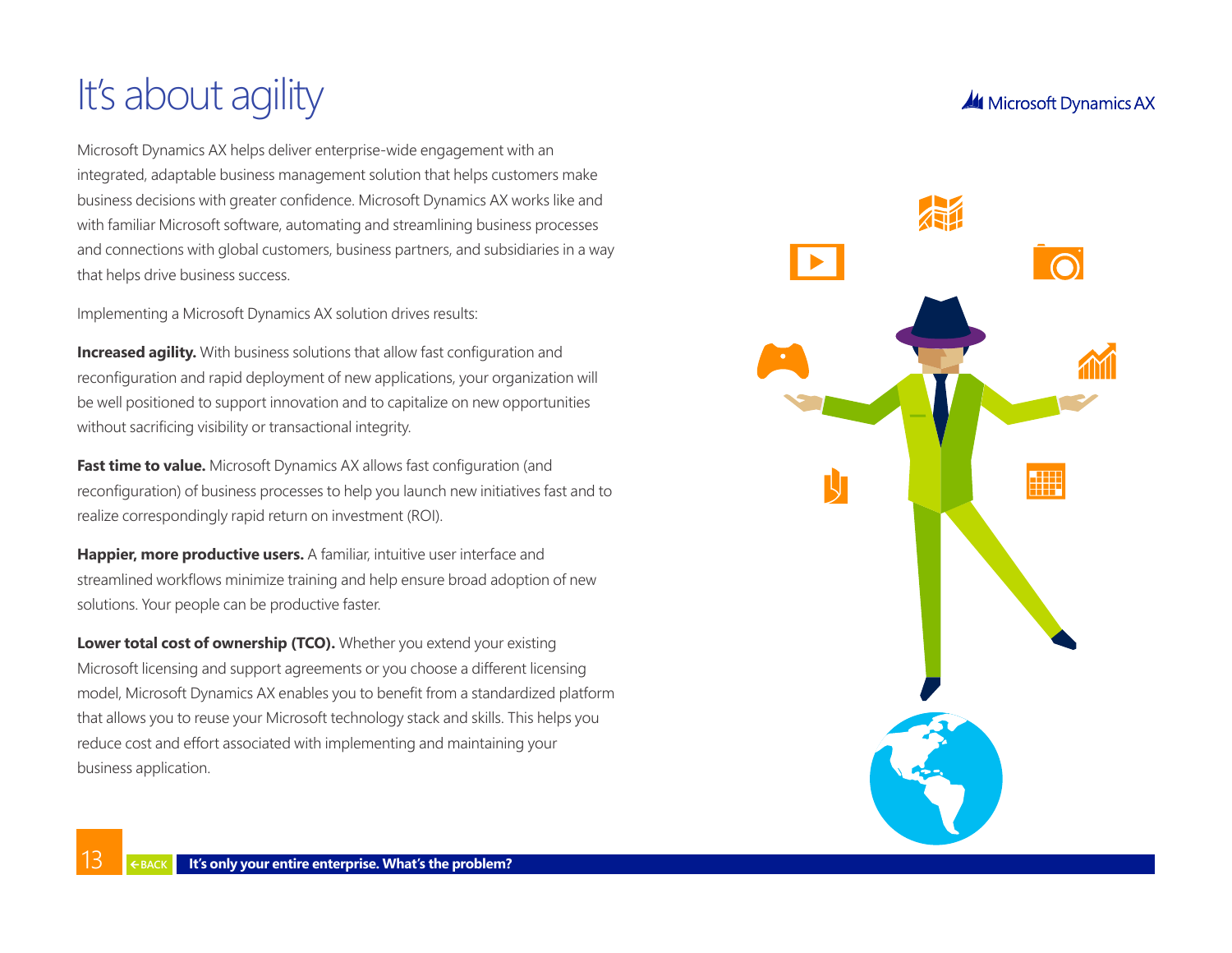### <span id="page-13-0"></span>ROI and then some

### Forrester evaluates the true ROI of Microsoft Dynamics AX

A new ERP system is a big investment for many organizations. You want to understand the potential return on investment before even accepting proposals. [Microsoft engaged Forrester Consulting to research the total economic impact and](https://www.dynamicscafe.com/erpsolutionconsultants/)  [ROI from implementing Microsoft Dynamics AX 2012.](https://www.dynamicscafe.com/erpsolutionconsultants/)

Forrester found the average payback to be 21 months, including a 92 percent ROI. Other areas of savings include:

- **Systems licenses and maintenance**
- **IT efficiencies**
- **Higher productivity**

Microsoft Dynamics AX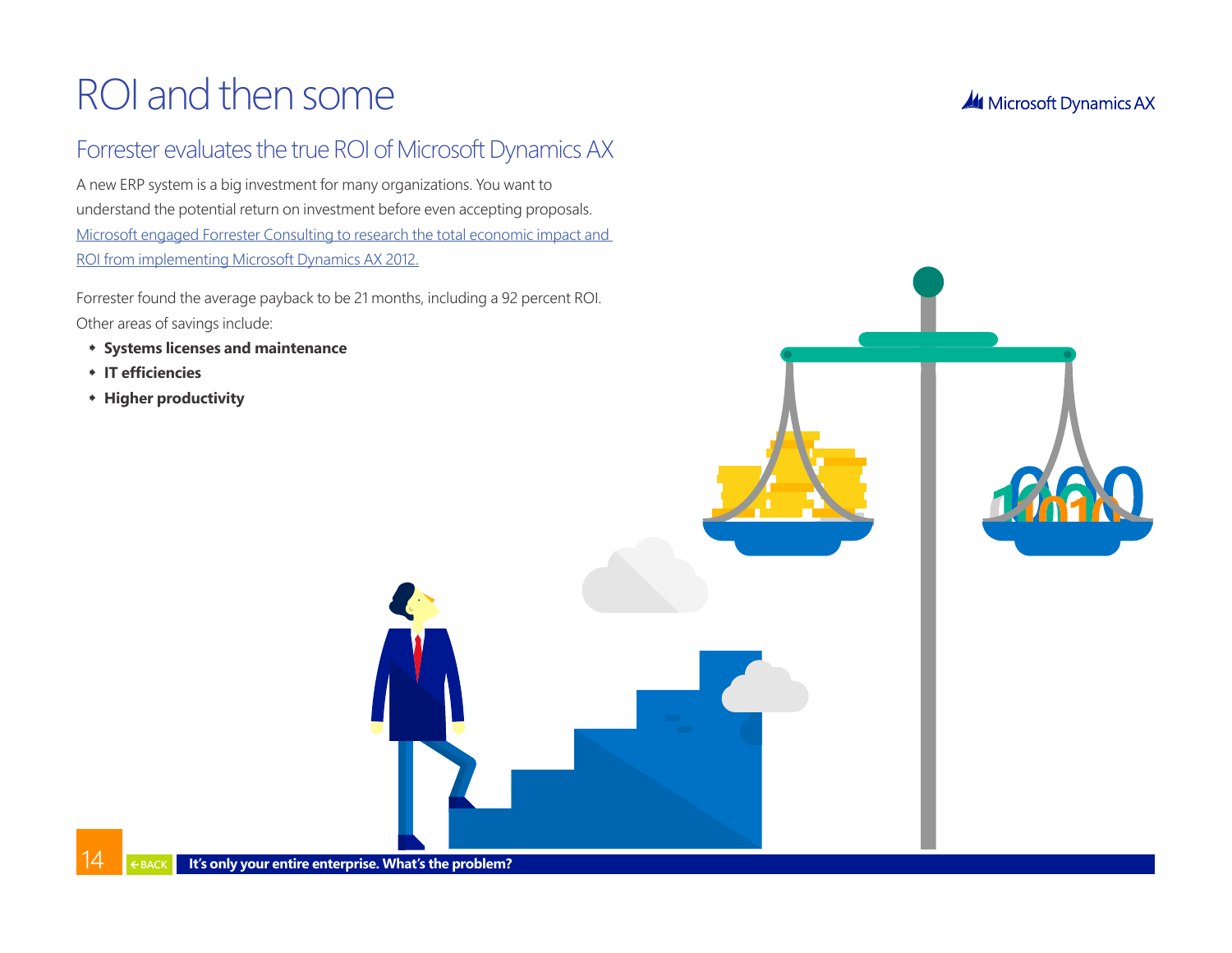# <span id="page-14-0"></span>By the numbers: quantifiable benefits

#### **All** Microsoft Dynamics AX

#### Eliminated system licenses and maintenance

On average, the companies interviewed and surveyed in the [Forrester](https://www.dynamicscafe.com/erpsolutionconsultants/)  [Total Economic Impact study](https://www.dynamicscafe.com/erpsolutionconsultants/) (https://www.dynamicscafe.com/ erpsolutionconsultants/ ) replaced six systems with Microsoft Dynamics. These multiple systems were a byproduct of acquisitions and autonomous, organic growth in different countries. In addition to license and maintenance savings, not having to support multiple systems reduces IT team effort.

#### Reduced IT team size

Transitioning to Microsoft Dynamics has resulted in a smaller, more-flexible IT organization. One interviewee said, "We can now move more quickly and are more agile. Dynamics has made supporting operations much easier." The team size was able to be reduced because it no longer needs to support multiple systems, can centralize more operations and support, and can automate more activities.

Surveyed companies were able to reassign existing resources and avoid additional hires on the central IT team. Additionally, the level of support required at the large, remote locations was significantly reduced. Each of the eight locations had one FTE, and that effort could be reduced by 25 percent, on average. The smaller team is able to do more than the previous, larger team and focus more effort on activities "that make the company unique."

#### Increased business user productivity

The companies interviewed and surveyed described how Microsoft Dynamics has made business users more productive. One company said that "it is much easier to scale than in the past. Instead of adding 30 employees in customer service and accounting, we were able to achieve the same growth with 10 new employees." Another interviewee described how logistics staff could be decreased 25 to 50 percent in different facilities. This is achieved by providing business users with the tools they need to do their jobs more efficiently and by increasing process automation.

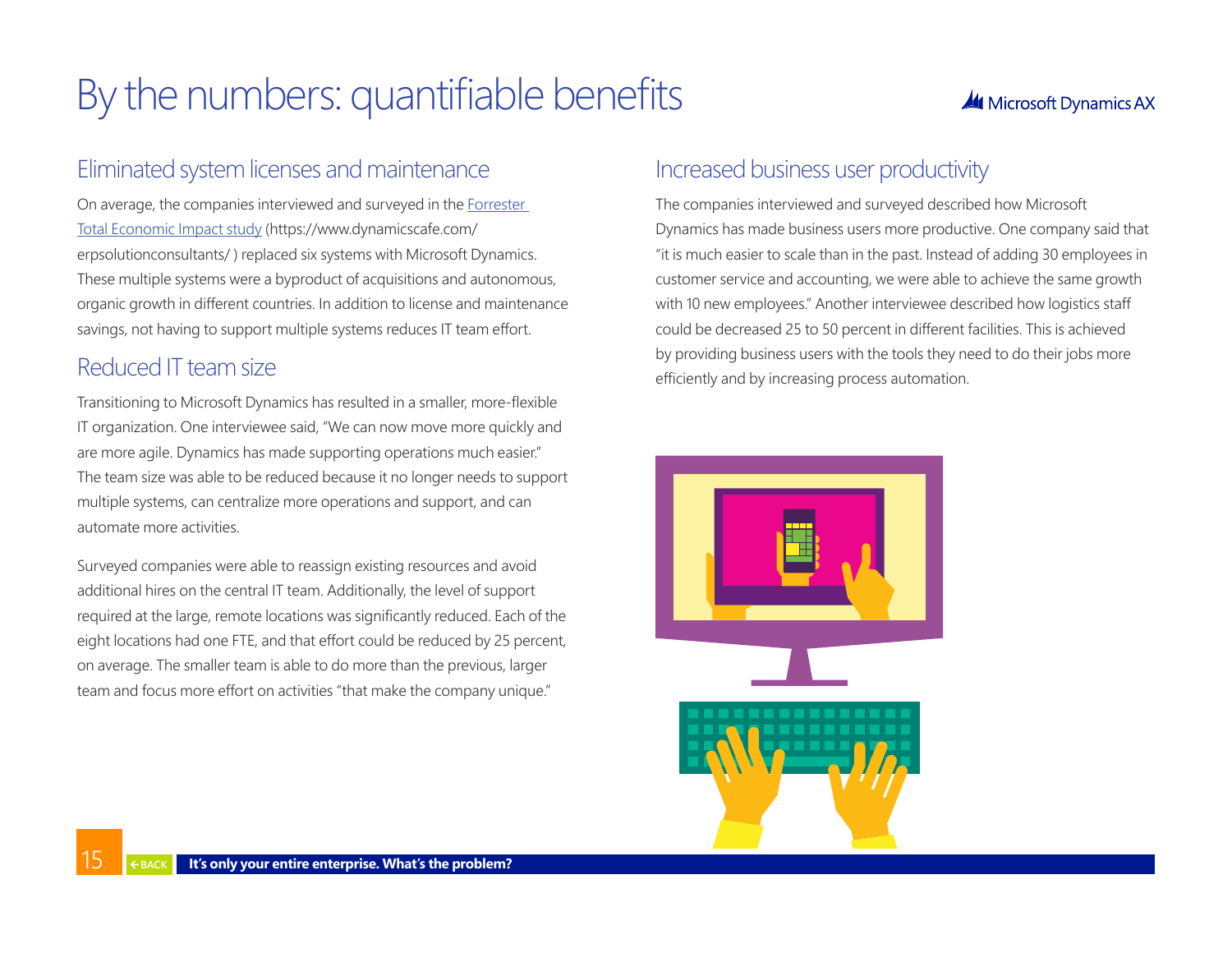### <span id="page-15-0"></span>Team Dynamics

A recent survey by Ovum research reveals a significant trend in the ERP space: global enterprise organizations overwhelmingly identify Microsoft Dynamics as the preferred vendor for their next ERP investment.

Within the Ovum report, Lead Analyst Warren Wilson espouses the view that side-by-side ERP deployment is becoming the norm rather than the exception:

 $\rightarrow$  "Microsoft's strong showing in Ovum's ICT Enterprise Insights **survey is hardly surprising. The company's Dynamics product line is an increasingly attractive option for organizations looking to augment their legacy ERP systems with capable enterprise applications that are easy to deploy and integrate."** 

Even companies that have invested heavily in SAP recognize that they can enhance and extend their legacy systems by adopting Microsoft Dynamics AX as a platform for operational ERP.

### Overall Preferred Vendor for Next Investment in ERP

**M** Microsoft Dynamics AX



*This chart is an excerpt of a study of 6,700 organizations across industries, geographies, and segments, from midmarket to enterprise, and shows Microsoft Dynamics ranked as the most likely option for future ERP investment.*

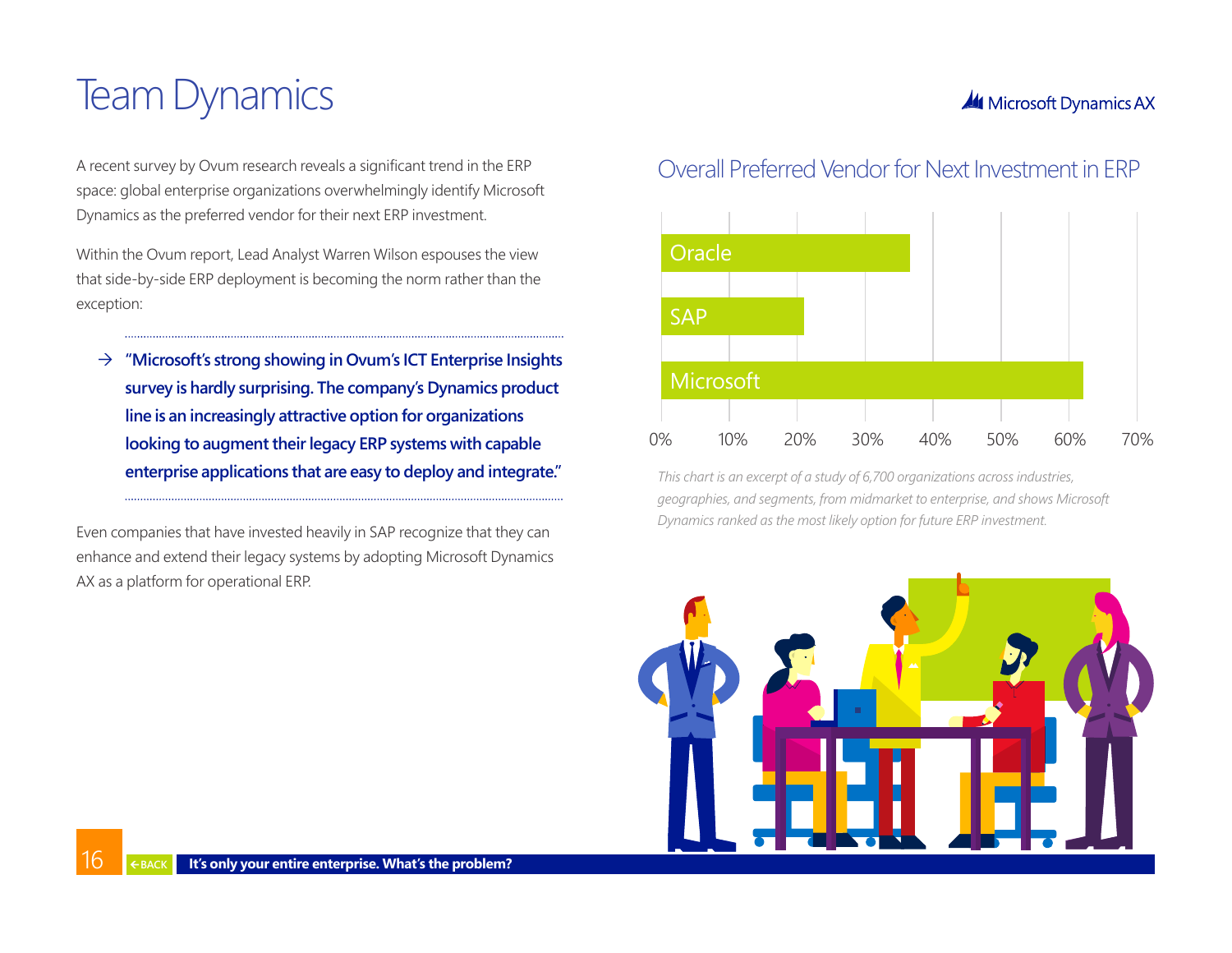### <span id="page-16-0"></span>Sound bites

#### **M** Microsoft Dynamics AX

#### Just how valuable is Microsoft Dynamics AX? Very, according to these customers:

*"Since deploying Microsoft Dynamics AX, we have reduced IT manufacturing costs by 96 million. The Microsoft solution contributes approximately 50 million of those savings."*

- Matt Griffiths, Executive Director of Manufacturing IT, Dell

 *"Our innovative use of technology and integration of Microsoft products into our fleet provides the personal service our customers expect."*

- Joanne Smith, Senior Vice President In-Flight Service, Delta Air Lines

*"Our goal is to improve the customer's overall shopping experience. At the end of the day, we want our customers to leave happy."* 

- Jeff Paynter, Vice President of Omni-Channel Retail Systems, Ashley Furniture Industries, Inc.

*"We concluded that Microsoft Dynamics AX was the only true lean ERP solution available on the market."*

- John Ramage, IT Manager, Talley Group

*"Microsoft Dynamics AX has really changed the business in the sense that we can manage globally the things that we want to be global...but still be agile and flexible, the closer we get to the customer. So, we get the nice blend of global control and local flexibility."*

- Bill Schlageter, Vice President and CIO, DENTSPLY

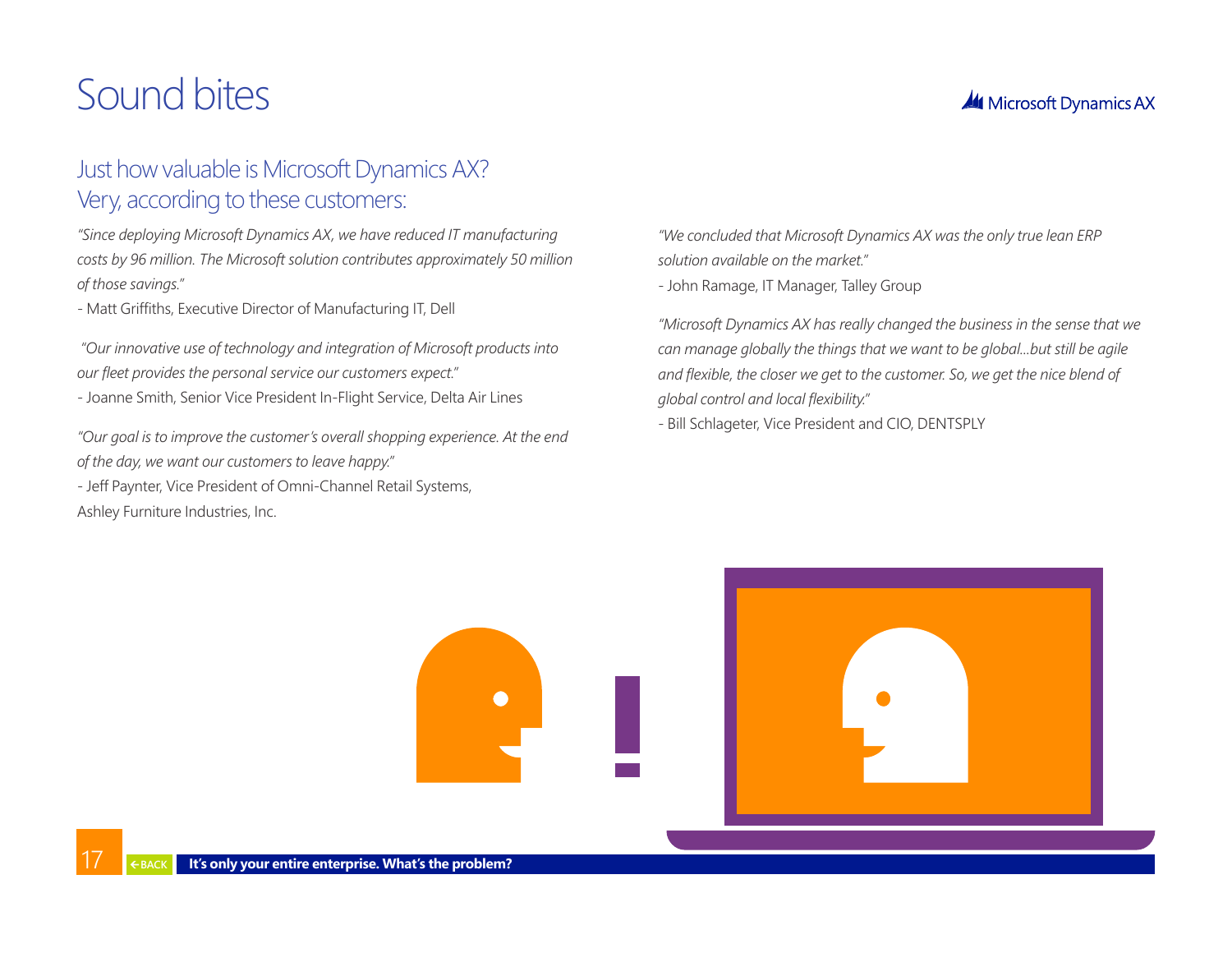# <span id="page-17-0"></span>It's go time!

Companies today are looking for a strong ROI of their IT investment. Microsoft Dynamics AX and the Microsoft application platform contain a rich set of business processes to help accelerate deployment of an ERP solution, delivering ROI more quickly.

A Microsoft Dynamics AX solution allows forward-thinking enterprises to thrive in today's fast-paced, quickly changing environment.

#### **Across the operational ecosystem, Microsoft Dynamics AX helps deliver:**



**Fast time to value.**



**Ability to scale**  to meet global growth.



**Productivity gains** from working smarter and faster.



**Increased insights**  that help drive new business.



**A flexible deployment model** that supports business today—and tomorrow.

**Ability to rapidly adapt** to changing circumstances helps competitive advantage.



**An easy-to-use, intuitive interface**  that makes it easy to get everyone on board.



**Integrated application tools**  that simplify collaboration and connectivity.



**A simplified life cycle**  management that lowers TCO.



**Pervasive interoperability**  that takes advantage of the power of the Microsoft platform.